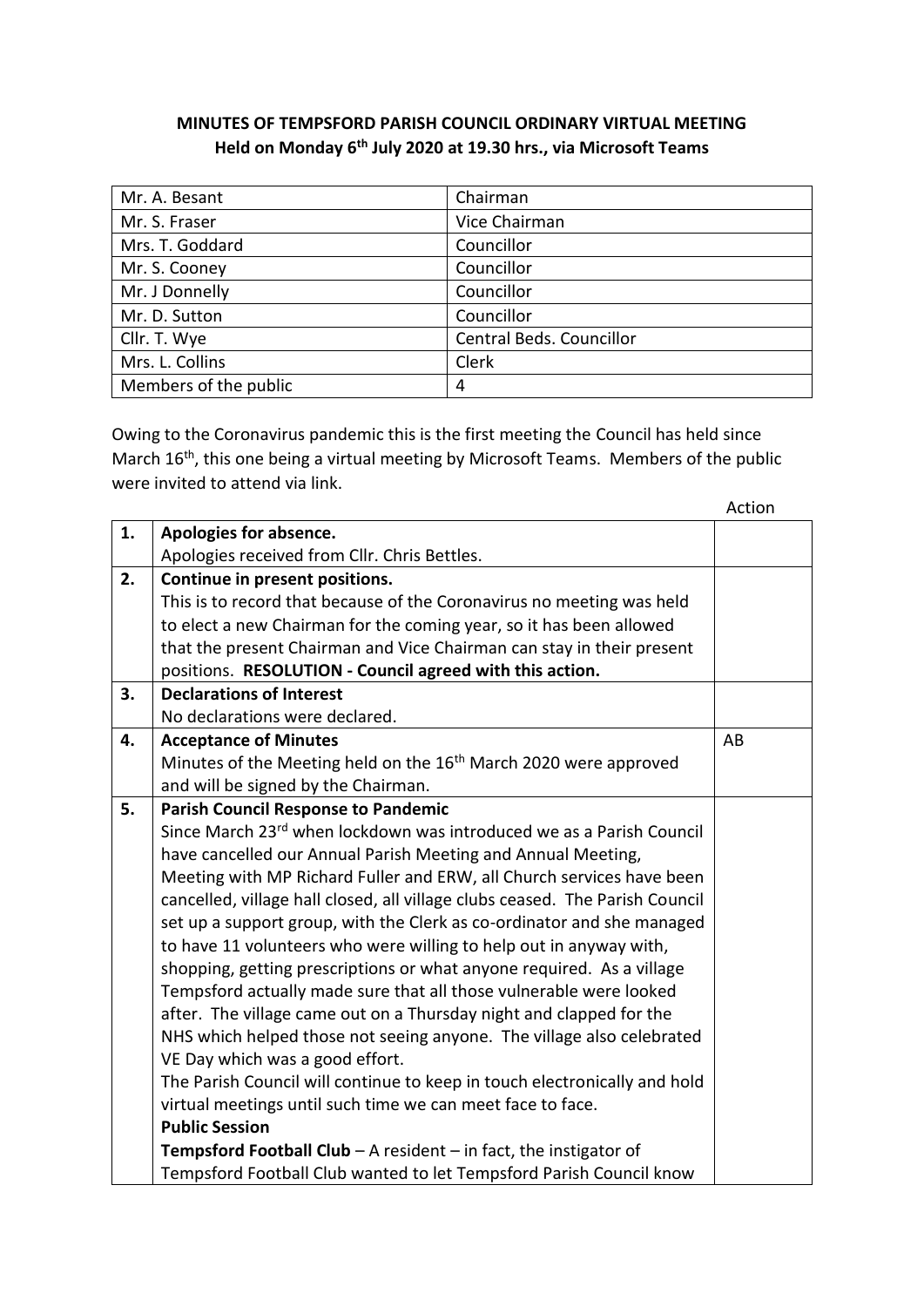|    |                                                                                                                     | how the football club was developing. They were now using the pitch<br>at Bedford but would dearly like to use Tempsford if they could raise<br>enough money to get it up to the required standards. They had a<br>successful season. At the present time there are only 4 players from<br>Tempsford. He was trying to promote the club on facebook. They<br>were thinking of holding some Quiz nights, and Cllr. Sutton suggested<br>that it may be a good idea when the pubs open to have one in the<br>Wheatsheaf - socially distance of course. They definitely wanted to get<br>more involved in the village. They were wondering if the Parish Council<br>would consider another grant this year. The Council said they would<br>have to have a proper grant application and of course accounts to see<br>where the money would go again. Clerk would follow this up. They<br>would be having their AGM shortly and invited the Chairman/Clerk to<br>attend virtually of course. |           | Clerk.     |
|----|---------------------------------------------------------------------------------------------------------------------|----------------------------------------------------------------------------------------------------------------------------------------------------------------------------------------------------------------------------------------------------------------------------------------------------------------------------------------------------------------------------------------------------------------------------------------------------------------------------------------------------------------------------------------------------------------------------------------------------------------------------------------------------------------------------------------------------------------------------------------------------------------------------------------------------------------------------------------------------------------------------------------------------------------------------------------------------------------------------------------|-----------|------------|
| 6. |                                                                                                                     | <b>Approve Accounts (1) AGAR</b>                                                                                                                                                                                                                                                                                                                                                                                                                                                                                                                                                                                                                                                                                                                                                                                                                                                                                                                                                       |           |            |
|    |                                                                                                                     | The Accounts were distributed by email to all Councillors. Now the                                                                                                                                                                                                                                                                                                                                                                                                                                                                                                                                                                                                                                                                                                                                                                                                                                                                                                                     |           | Chairman   |
|    |                                                                                                                     | Clerk would like the Exemption Certificate and Governance Statement                                                                                                                                                                                                                                                                                                                                                                                                                                                                                                                                                                                                                                                                                                                                                                                                                                                                                                                    |           | and Clerk. |
|    | approved and will be "wet" signed by the Chairman and Clerk.                                                        |                                                                                                                                                                                                                                                                                                                                                                                                                                                                                                                                                                                                                                                                                                                                                                                                                                                                                                                                                                                        |           |            |
| 7. |                                                                                                                     | <b>RESOLUTION - Approval of both items.</b>                                                                                                                                                                                                                                                                                                                                                                                                                                                                                                                                                                                                                                                                                                                                                                                                                                                                                                                                            |           | Chairman   |
|    | Finance - Approval of Accounting Statement AGAR (2)<br>The Accounting Statement approved by Council. RESOLUTION all |                                                                                                                                                                                                                                                                                                                                                                                                                                                                                                                                                                                                                                                                                                                                                                                                                                                                                                                                                                                        |           | and Clerk. |
|    | Councillors approved, and this will be signed "wet" by the Chairman                                                 |                                                                                                                                                                                                                                                                                                                                                                                                                                                                                                                                                                                                                                                                                                                                                                                                                                                                                                                                                                                        |           |            |
|    | and Clerk.                                                                                                          |                                                                                                                                                                                                                                                                                                                                                                                                                                                                                                                                                                                                                                                                                                                                                                                                                                                                                                                                                                                        |           |            |
|    |                                                                                                                     | End of year Analysis - This was emailed to all Councillors prior to                                                                                                                                                                                                                                                                                                                                                                                                                                                                                                                                                                                                                                                                                                                                                                                                                                                                                                                    |           |            |
|    | meeting. No questions asked. Approved.                                                                              |                                                                                                                                                                                                                                                                                                                                                                                                                                                                                                                                                                                                                                                                                                                                                                                                                                                                                                                                                                                        |           |            |
|    | Internet Banking - This has been set up by the Clerk, to enable easier                                              |                                                                                                                                                                                                                                                                                                                                                                                                                                                                                                                                                                                                                                                                                                                                                                                                                                                                                                                                                                                        |           |            |
|    | payment during lockdown. It has at the moment been set up for her to                                                |                                                                                                                                                                                                                                                                                                                                                                                                                                                                                                                                                                                                                                                                                                                                                                                                                                                                                                                                                                                        |           |            |
|    |                                                                                                                     | pay the invoices, but she is arranging to get the other two signatories to                                                                                                                                                                                                                                                                                                                                                                                                                                                                                                                                                                                                                                                                                                                                                                                                                                                                                                             |           |            |
|    | authorise payments as well. At the moment she will pay invoices and                                                 |                                                                                                                                                                                                                                                                                                                                                                                                                                                                                                                                                                                                                                                                                                                                                                                                                                                                                                                                                                                        |           |            |
|    | then verify the payment with the Chairman. It is exceedingly difficult to                                           |                                                                                                                                                                                                                                                                                                                                                                                                                                                                                                                                                                                                                                                                                                                                                                                                                                                                                                                                                                                        |           |            |
|    | get to speak to the Bank on the phone. Those who do not mind<br>cheques will still be paid by cheque.               |                                                                                                                                                                                                                                                                                                                                                                                                                                                                                                                                                                                                                                                                                                                                                                                                                                                                                                                                                                                        |           |            |
|    |                                                                                                                     | Invoices approved for payment:                                                                                                                                                                                                                                                                                                                                                                                                                                                                                                                                                                                                                                                                                                                                                                                                                                                                                                                                                         |           |            |
|    | 1.6.20                                                                                                              | Mark Zwetsloot - May cutting and hedges                                                                                                                                                                                                                                                                                                                                                                                                                                                                                                                                                                                                                                                                                                                                                                                                                                                                                                                                                | £1,030.00 |            |
|    | 1.5.20.                                                                                                             | Mark Zwetsloot - April cutting                                                                                                                                                                                                                                                                                                                                                                                                                                                                                                                                                                                                                                                                                                                                                                                                                                                                                                                                                         | £175.00   |            |
|    | 30.4.20                                                                                                             | Linda Collins, Clerk wages only. Month of                                                                                                                                                                                                                                                                                                                                                                                                                                                                                                                                                                                                                                                                                                                                                                                                                                                                                                                                              | £222.78   |            |
|    |                                                                                                                     | April                                                                                                                                                                                                                                                                                                                                                                                                                                                                                                                                                                                                                                                                                                                                                                                                                                                                                                                                                                                  |           |            |
|    | 1.6.20                                                                                                              | Ionos via Cllr. Donnelly for website                                                                                                                                                                                                                                                                                                                                                                                                                                                                                                                                                                                                                                                                                                                                                                                                                                                                                                                                                   | £44.52    |            |
|    | 1.5.20                                                                                                              | Ionos via Cllr. Donnelly for basic fee                                                                                                                                                                                                                                                                                                                                                                                                                                                                                                                                                                                                                                                                                                                                                                                                                                                                                                                                                 | £71.86    | Clerk      |
|    |                                                                                                                     | website                                                                                                                                                                                                                                                                                                                                                                                                                                                                                                                                                                                                                                                                                                                                                                                                                                                                                                                                                                                |           |            |
|    | 31.5.20                                                                                                             | Linda Collins Clerks wages only. Month of                                                                                                                                                                                                                                                                                                                                                                                                                                                                                                                                                                                                                                                                                                                                                                                                                                                                                                                                              | £222.98   |            |
|    |                                                                                                                     | May<br><b>Inland Revenue</b>                                                                                                                                                                                                                                                                                                                                                                                                                                                                                                                                                                                                                                                                                                                                                                                                                                                                                                                                                           | £00.20    |            |
|    |                                                                                                                     | <b>Total</b>                                                                                                                                                                                                                                                                                                                                                                                                                                                                                                                                                                                                                                                                                                                                                                                                                                                                                                                                                                           | £1,767.34 |            |
|    |                                                                                                                     | ROSPA invoice 48428 was paid by Bacs on 17.6.20 by the Clerk.                                                                                                                                                                                                                                                                                                                                                                                                                                                                                                                                                                                                                                                                                                                                                                                                                                                                                                                          |           |            |
|    | £172.80.                                                                                                            |                                                                                                                                                                                                                                                                                                                                                                                                                                                                                                                                                                                                                                                                                                                                                                                                                                                                                                                                                                                        |           |            |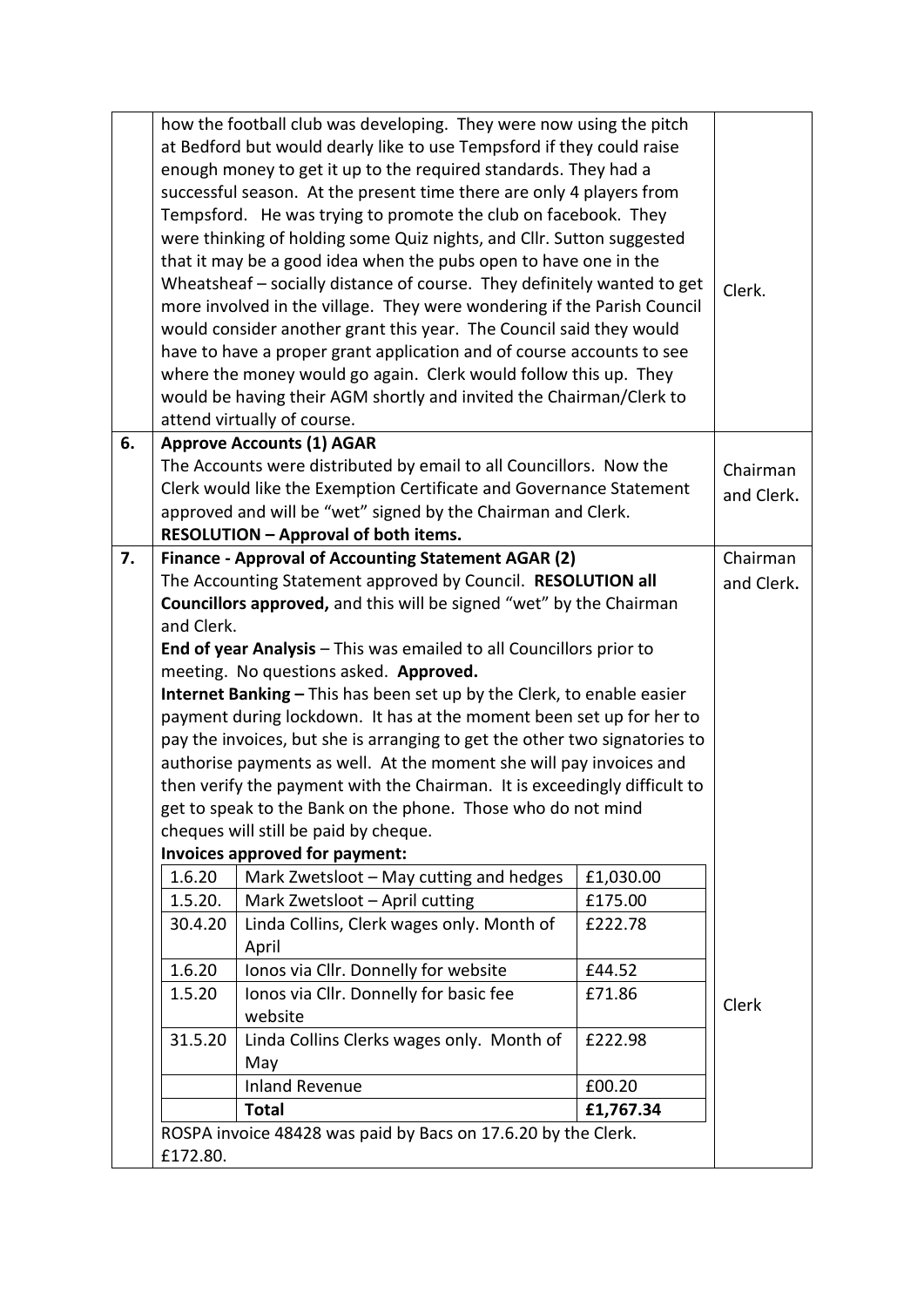|     | Another invoice had been received from Mark Zwetsloot for June<br>cutting £820.00.                                                      |            |             |
|-----|-----------------------------------------------------------------------------------------------------------------------------------------|------------|-------------|
|     | <b>Bank Reconciliation 30.6.20</b>                                                                                                      |            |             |
|     | Cash book balance                                                                                                                       | £26,950.91 |             |
|     | Savings a/c                                                                                                                             | £15486.50  |             |
|     | Tempsford 2000                                                                                                                          | £1,345.05  |             |
|     | Total                                                                                                                                   | £43,782.46 |             |
|     | Neighbourhood Plan have £4,296.05 ringed fenced in the account,<br>which leaves the Parish Council £39,486.41 (cash book = £22,654.86). |            |             |
| 8.  | <b>Cemetery and Churchyard</b>                                                                                                          |            |             |
|     | Mark Zwetsloot has paid the £60 for the damage grave so the Clerk                                                                       |            | Clerk.      |
|     | instructed the stone mason to repair the damage and send us the                                                                         |            |             |
|     | invoice.                                                                                                                                |            | Cllr.       |
|     | There has been other damage to the cemetery and graveyard stones.                                                                       |            | Cooney      |
|     | Cllr. Cooney will have a conversation with him regarding the way they                                                                   |            |             |
| 9.  | are working.                                                                                                                            |            |             |
|     | Playground<br>The ROSPA inspection has been completed for both Church Street and                                                        |            |             |
|     |                                                                                                                                         |            |             |
|     | Station Road play areas. There is some work that needs to be done on<br>Clerk                                                           |            |             |
|     | the equipment. Clerk to source a contractor that can undertake any<br>work that has been reported.                                      |            |             |
|     | <b>Opening up playgrounds again</b> - SF - We should be doing what the                                                                  |            |             |
|     | Government Guidelines direct us to do. JD CBC are not opening their                                                                     |            |             |
|     | play areas yet. A vote was taken on whether we should open our                                                                          |            |             |
|     | playgrounds. 4 voted yes 2 no. RESOLUTION to open play areas. To put                                                                    |            |             |
|     | Governmental Guideline notices up at entrance to explain what the                                                                       |            |             |
|     | public has to do. Put the same on Parish facebook and Noticeboards.                                                                     |            |             |
|     | Cllr. Sutton to do the posters and laminate.                                                                                            |            | Cllr.Sutton |
| 10. | <b>Highways</b>                                                                                                                         |            |             |
|     | Flooding - 122 Station Road. CBC have flushed the sewers out a couple                                                                   |            |             |
|     | of times. If it happens again, the Chairman will contact them again.                                                                    |            |             |
|     | Gutters are being cleaned more often. White lines have been done at                                                                     |            |             |
|     | the ski slope in Church Street. They have not put back the 30 miles limit                                                               |            |             |
|     | in Station Road. Everton Junction is bad. Footpath along A1 is very<br>overgrown and dangerous for cyclists. Also, the footbridge needs |            |             |
|     | clearing.                                                                                                                               |            |             |
| 11. | Central Beds Councillor - Cllr. Tracey Wye                                                                                              |            |             |
|     | Congratulations to SMH on the money received. Cllr. Wye had looked                                                                      |            |             |
|     | into Hermes at the Station Yard and they are not acting illegally. The                                                                  |            |             |
|     | Officer is going to keep an eye on the Yard. Regarding Station Road,                                                                    |            |             |
|     | CBC to look into redesigning into a "Dutch" living street?                                                                              |            |             |
|     | CBC Councillor ward grant of £2000. Does not have to be spent on                                                                        |            |             |
|     | capital items.                                                                                                                          |            |             |
|     |                                                                                                                                         |            |             |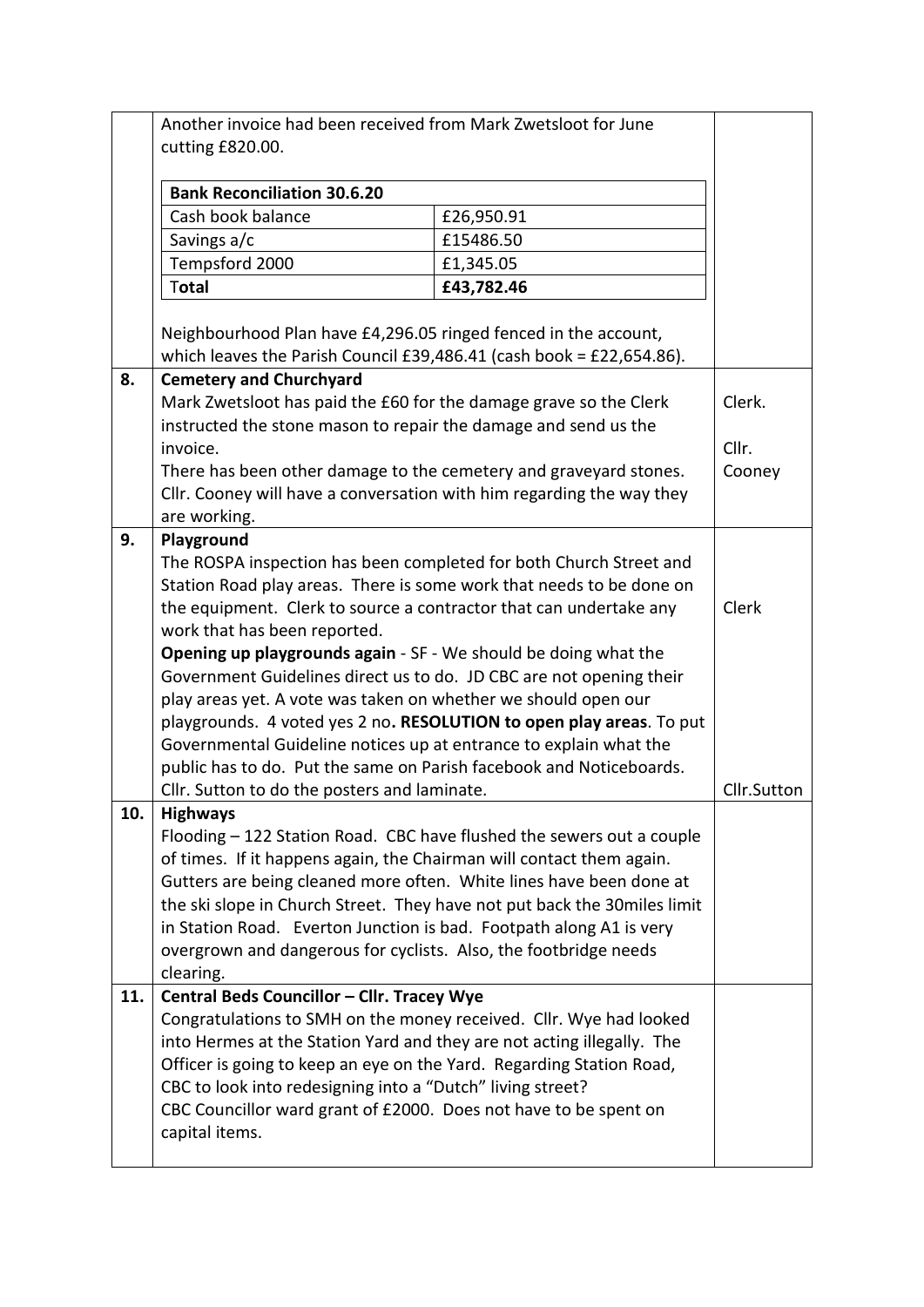|     | Cllr. Donnelly asked Cllr Wye when they would be introducing bins for<br>garden waste. She said she would chase CBC again.                                                                                                                                                                                                                                                                                                                                                                                                                                                                                                                                                                                                                                                                                                                                   |  |
|-----|--------------------------------------------------------------------------------------------------------------------------------------------------------------------------------------------------------------------------------------------------------------------------------------------------------------------------------------------------------------------------------------------------------------------------------------------------------------------------------------------------------------------------------------------------------------------------------------------------------------------------------------------------------------------------------------------------------------------------------------------------------------------------------------------------------------------------------------------------------------|--|
| 12. | <b>Traffic</b>                                                                                                                                                                                                                                                                                                                                                                                                                                                                                                                                                                                                                                                                                                                                                                                                                                               |  |
|     | Speed watch - this is on review. New process. Need 3 Volunteers.<br>One person will be trained. Due to current covid19 there are no<br>sessions but can do online. A resident is going through the process of<br>setting up one, in hope that it can be re-established after the pandemic.<br>There are a lot of cars parked now along Station Road and the volume<br>of traffic has increased because of the Hermes depot.<br>We have had a number of complaints about speeding in Station Road,<br>not only the Hermes traffic, but residents as well.                                                                                                                                                                                                                                                                                                     |  |
| 13. | <b>Tempsford Times -</b>                                                                                                                                                                                                                                                                                                                                                                                                                                                                                                                                                                                                                                                                                                                                                                                                                                     |  |
|     | This is being sponsored by a resident for the time being.                                                                                                                                                                                                                                                                                                                                                                                                                                                                                                                                                                                                                                                                                                                                                                                                    |  |
| 14. | <b>Neighbourhood Plan</b>                                                                                                                                                                                                                                                                                                                                                                                                                                                                                                                                                                                                                                                                                                                                                                                                                                    |  |
|     | The Chairman of the Neighbourhood Plan Group sent this report.                                                                                                                                                                                                                                                                                                                                                                                                                                                                                                                                                                                                                                                                                                                                                                                               |  |
|     | We have had confirmation from Central Bedfordshire Council that all Regulation<br>14 submissions are being put on hold, and therefore means we're unable to<br>progress any further at this time.                                                                                                                                                                                                                                                                                                                                                                                                                                                                                                                                                                                                                                                            |  |
|     | Following the completion of Regulation 14 stage, we will be presenting the plan<br>back Tempsford community so you can see the plan before we hold a referendum<br>to get your approval and ensure its legally bind. We were planning for this to<br>happen shortly after we have Regulation 14 completed. However, due to Covid-19,<br>there have also been some important changes to Neighbourhood planning process<br>from the Ministry of Housing, Communities & Local Government which have<br>meant there will be no elections or referendums until 6 May 2021. This includes<br>Neighbourhood planning referendums. These provisions will be kept under review<br>and may be amended or revoked in response to changing circumstances. These<br>measures will mean that our neighbourhood plan will come into force later than it<br>would have done. |  |
|     | This also means we have not spent all of our grant money we were allocated<br>within our original time scales and therefore ordinarily would mean any money<br>would be returned. Philip Joyce has doing a great job again, completing many<br>complicated, not user-friendly forms to request a hold of our unspent money and<br>we are awaiting approval of this.                                                                                                                                                                                                                                                                                                                                                                                                                                                                                          |  |
|     | Once we have confirmation that the restrictions within Central Bedfordshire<br>Council have been lifted, we will follow up with the Regulation 14 submissions and<br>then present the final plan to you.                                                                                                                                                                                                                                                                                                                                                                                                                                                                                                                                                                                                                                                     |  |
| 15. | <b>Planning</b>                                                                                                                                                                                                                                                                                                                                                                                                                                                                                                                                                                                                                                                                                                                                                                                                                                              |  |
|     | CB/TCA/20/00288 Works to large Oak tree in Conservation Area. After<br>discussion with Councillors, this planning application was rejected                                                                                                                                                                                                                                                                                                                                                                                                                                                                                                                                                                                                                                                                                                                   |  |
|     | except for deadwood to be removed. This is a good old Oak Tree.                                                                                                                                                                                                                                                                                                                                                                                                                                                                                                                                                                                                                                                                                                                                                                                              |  |
|     | <b>RESOLUTION - Object by all.</b>                                                                                                                                                                                                                                                                                                                                                                                                                                                                                                                                                                                                                                                                                                                                                                                                                           |  |
|     |                                                                                                                                                                                                                                                                                                                                                                                                                                                                                                                                                                                                                                                                                                                                                                                                                                                              |  |
|     | CB/20/01924/FULL - 37 Station Road, in conservation area, front door<br>to be erected into old estate house. Discussion took place, and the                                                                                                                                                                                                                                                                                                                                                                                                                                                                                                                                                                                                                                                                                                                  |  |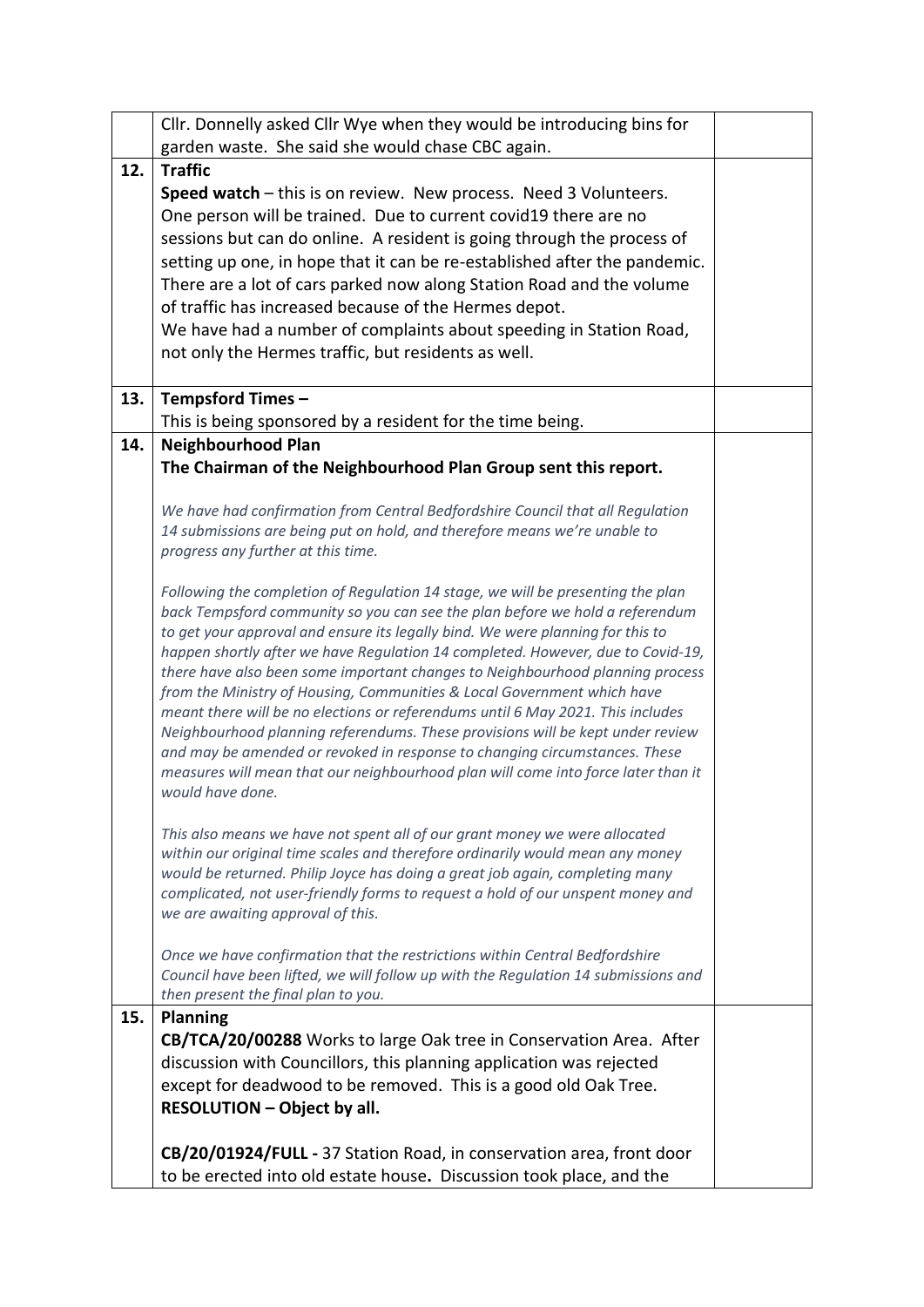|     | vote was 5 against and 1 for. This was on the basis that, it will change                                                                                                                         |        |  |
|-----|--------------------------------------------------------------------------------------------------------------------------------------------------------------------------------------------------|--------|--|
|     | the look of the original estate houses. The alteration does not fit in                                                                                                                           |        |  |
|     | with the other estate houses, so therefore changes the view of the                                                                                                                               |        |  |
|     | houses and it opens the door for more changes to the original estate                                                                                                                             |        |  |
|     | houses, so why have a conservation area? A suggestion was made that                                                                                                                              |        |  |
|     | perhaps the door could go in the side as the house next door, under the                                                                                                                          |        |  |
|     | alley. RESOLUTION - object.                                                                                                                                                                      |        |  |
|     |                                                                                                                                                                                                  |        |  |
|     | CB/20/02116/FULL Land to rear of 1, 2 and 3 Sawfords Meadow.<br>Erection of two detached bungalows and associated works.<br>Members of the public were at the meeting to put their objections to |        |  |
|     | this planning application. A main spokes person put forward their                                                                                                                                |        |  |
|     | objection based on the below summary of points: -                                                                                                                                                |        |  |
|     | Nothing should be built in that parcel of land in Tempsford as it<br>is not in the village envelope. They believe the village envelope<br>is the end of the gardens.                             |        |  |
|     | Building beyond what is there now was refused before because<br>$\bullet$<br>of this.                                                                                                            |        |  |
|     | There is no parts of Tempsford, Station Road and Church Street,<br>that go over the 2 rows of building. This is to maintain the<br>character of the village.                                     |        |  |
|     | If this is allowed it opens up that it can be done all over the<br>$\bullet$                                                                                                                     |        |  |
|     | village it sets a precedence.                                                                                                                                                                    |        |  |
|     | Sewage problems. Since January there has been real problems<br>$\bullet$                                                                                                                         |        |  |
|     | with the capabilities of the sewers that is without anymore                                                                                                                                      |        |  |
|     | buildings.                                                                                                                                                                                       |        |  |
|     | The Council does not approve the building, but Cllr. Donnelly said that it                                                                                                                       |        |  |
|     |                                                                                                                                                                                                  |        |  |
|     | is important that they all object individually, if they send it in as a group                                                                                                                    |        |  |
|     | it is counted as one objection. It would be good to look at the planning                                                                                                                         |        |  |
|     | website to see the reasons that will not be accepted.                                                                                                                                            |        |  |
|     | <b>RESOLUTION - Object to application totally.</b>                                                                                                                                               |        |  |
| 16. | <b>Public Footpath</b>                                                                                                                                                                           |        |  |
|     | The Anchor footpath had been moved. The Clerk had reported this to                                                                                                                               |        |  |
|     | CBC, but because of the lockdown, nothing has been done. This has not                                                                                                                            | Clerk. |  |
|     | been agreed with CBC and she has been told to contact them again,                                                                                                                                |        |  |
|     | which the Clerk will now do.                                                                                                                                                                     |        |  |
| 17. | <b>Black Cat Forum</b>                                                                                                                                                                           |        |  |
|     | No one attended the Forum. Cllr. Fraser informed the Council that the                                                                                                                            |        |  |
|     | Charity land is still outside the development site.                                                                                                                                              |        |  |
|     | A resident had emailed the Clerk with concerns about the land                                                                                                                                    | Clerk. |  |
|     | Highways were thinking of using for work in relation to the Black Cat.                                                                                                                           |        |  |
|     | Clerk to email resident.                                                                                                                                                                         |        |  |
| 18. | <b>East West Rail</b>                                                                                                                                                                            |        |  |
|     | No one seem to know exactly what the surveys are for. When they                                                                                                                                  |        |  |
|     | come along, they do not elaborate, but mentioned newts etc.                                                                                                                                      |        |  |
|     | Hopefully, a meeting can be rearranged with Mr. Richard Fuller, MP and                                                                                                                           |        |  |
|     | EWR as the original one was cancelled because of the virus.                                                                                                                                      |        |  |